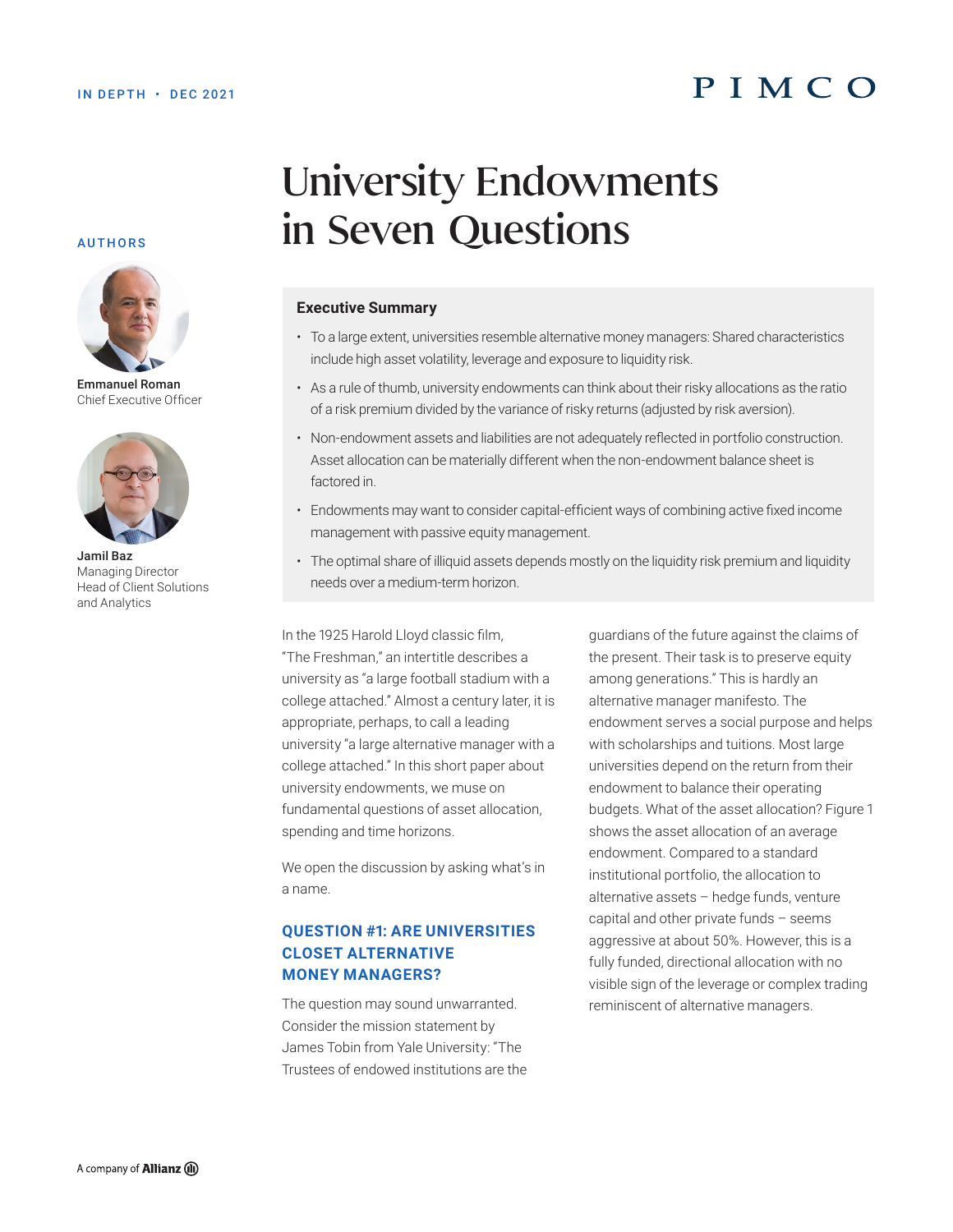#### Figure 1: Endowment breakdown by asset class

|  | June 2020 - Percentages, AUM-weighted |
|--|---------------------------------------|
|  |                                       |

| Public equity                                             | 35             |
|-----------------------------------------------------------|----------------|
| Public fixed income                                       | 8              |
| <b>Public real assets</b>                                 | $\overline{2}$ |
| Hedge funds                                               | 19             |
| Private equity, venture capital, other alternative assets | 32             |
| Cash                                                      | 4              |
| Total                                                     | 100            |
| .                                                         |                |

Source: NACUBO as of June 2020

Yet, the alternative manager analogy is fitting for a number of reasons. Both endowment and hedge fund returns are directional, although to different degrees; the equity beta of an average hedge fund is about  $0.4 -$  as much as half that of an endowment, as shown in Figure 2. The 12% volatility of endowment returns is significantly higher than a portfolio of hedge funds, even though most of it is contributed by the equity risk factor; and while there is no formal leverage in endowment balance sheets, leverage is embedded in their hedge fund and other alternative holdings, in addition to capital calls that act as hidden leverage during risk sell-offs. More importantly, the leverage is much higher on the liability-heavy university balance sheet than on the endowment balance sheet *per se*. Last but not least and contrary to received wisdom, both endowment and hedge fund after-fee returns depend to a large extent on beta, namely asset class selection. At best, the alpha explains a negligible part of performance. For example, in Dahiya and Yermack (2021), regression estimates in four-factor models (U.S. stocks, U.S. bonds, global stocks and hedge funds) of endowment portfolios find a statistically significant alpha of -39 basis points, with the alpha becoming more negative against a 60-40 mix of U.S. stocks and Treasuries. All in all, for the endowment-rich subset of universities, the answer to question number one is a qualified yes.

On a related note, it is worth pointing out that most universities have shunned macro funds, commodity hedge funds and quantitative hedge funds and have no exposure to insurancelinked securities. We often hear that volatility is irrelevant and that these strategies do not produce high enough returns. This is particularly surprising as universities are tax-exempt and should like high frequency strategies because the penalty of short-term versus long-term capital gains disappears. (One notable exception is the endowment of the Institute for Advanced Studies in Princeton, New Jersey – but its address is 1 Einstein Drive.)



#### Figure 2: University endowments: risk factor volatility contributions and equity betas

Note: Buckets are ranked by asset size (1 = largest, 7 = smallest) Source: NACUBO and PIMCO as of June 2020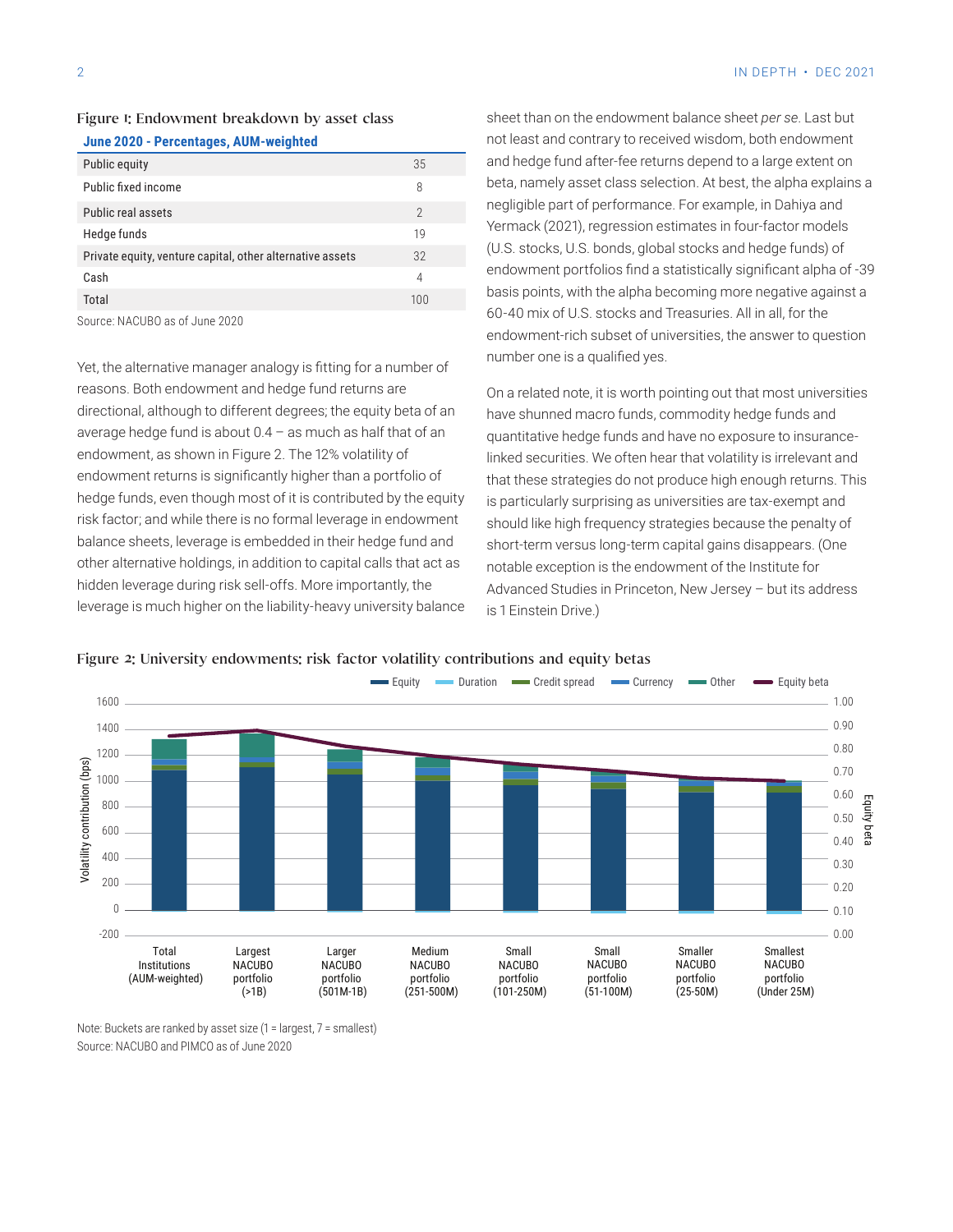#### **QUESTION #2: IS THERE AN ASSET ALLOCATION QUESTION RULE OF THUMB?** Endowment of the Institute for Advanced Studies in Princeton, New Yersey – but its address in P

A reasonable rule of thumb is the so-called Merton portfolio rule (see Merton (1969)). A simple expression of this rule states that, in a world of two assets – equity and cash – and an  $\qquad \qquad$  defined as infinite horizon: infinite horizon: the liabilities. Assets include endowment assets and the liabilities and and an infinite horizon:

$$
Equity allocation = \frac{\mu - r}{\gamma \sigma^2}, \tag{1}
$$

where *μ* is the expected stock return, *r* the risk-free rate, *γ* the <sup>expecte</sup> risk aversion index and σ the instantaneous volatility of the stock returns (see Appendix 1). Index a similar example is given by the constant of the cyclic stock returns a

> about 2.75% at the time of writing, the expected real cash yield Consider the S&P 500 Index and cash. If the expected real equity yield is given by the cyclically adjusted earnings yield, is -2.25% over the medium term, the risk aversion coefficient is 3 and the variance of equity returns is 3%, then the optimal asset allocation to the S&P is close to 56%.

> The least measurable input in this expression is the risk aversion coefficient. An estimate of 3 is generally considered reasonable. Note that the risk allocation is very sensitive to this coefficient. Endowments are viewed as less risk-averse than average: A coefficient of 2 is compatible with the current endowment beta of about 80%. A risk-seeking coefficient of 1 (also known as growth optimal investing or Kelly rule) is low enough to violate the no-leverage constraint as it results in a 160% equity share (see Baz, Guo and Hakanoglu (2022)).

> Assumptions behind the Merton rule of thumb – no transaction costs, constant yields, specific preferences – can be relaxed. Equally important are assumptions we make about the endowment model. This paper addresses several related questions: First, should we optimize the endowment portfolio or the university portfolio? If the former, all is simple. If the latter, then wealth should include non-endowment assets and liabilities. Second, the companion to Merton's asset allocation rule, called the Merton spending rule (see Merton, 1969), states that endowment spending should be proportional to wealth. Because wealth is highly volatile, so is consumption under this rule. How much should an endowment spend to remain solvent? Both of these questions are addressed in the following pages.

#### **QUESTION #3: DO NON-ENDOWMENT ASSETS AND LIABILITIES MATTER?**

It is hard to argue otherwise. The asset allocation should follow a total enterprise approach. Concretely, wealth should be defined as the expected net present value of the assets minus expected present value of tuition fees and government and private donations. Liabilities include university debt and the expected value of operating and non-operating expenses.

 $\epsilon$  about 2.75% at the time of writing, the expected real cash  $\epsilon$ . To illustrate the total enterprise approach (see Merton (1993) for a similar example), consider a university with \$3 billion in endowment assets, a net present value of \$2 billion of nonendowment assets, such as tuition fees and donations and a net present value of \$4 billion of (non-endowment) liabilities. The net wealth of the university is therefore \$1 billion (3+2-4). A risk analysis shows that the net present value of the nonendowment assets is equivalent to 50% equity and 50% cash, whereas the net present value of the liabilities is equivalent to 25% equity and 75% cash. This means that the non-endowment balance sheet is equivalent to a zero equity position (50%\*2- 25%\*4) and a short cash position of \$2 billion (50%\*2-75%\*4). Now suppose that, in a separate exercise, the optimal allocation of net wealth to equity is found to be 80%, with a 20% optimal allocation to cash. In this case, the endowment should allocate \$800 million to equity (80%\*1) and \$2.2 billion (20%\*1+2) to cash. In an asset-only exercise, the endowment would have allocated \$2.4 billion to equity and \$600 million to cash – a far cry from the appropriate allocation.

> This example illustrates the hidden mismatches on a university balance sheet. The discrepancy between an asset-only and a total enterprise approach is substantial. The reason for this is that non-endowment assets are more equity-sensitive than non-endowment liabilities. This is not unrealistic: University donations are likely to be more correlated to stock market returns than debt and expenses.

Of course, there is more to state variables than the stock market. For example, suppose alumni donations to a West Coast university are correlated to venture capital. In this instance, the allocation to venture capital in the endowment should be accordingly lower. Taking another example, if the Texan economy – and therefore the number of local students able to pay full tuition  $-$  is linked to the oil sector, then a Texan university with a local reach will want to consider an oil underweight in its endowment.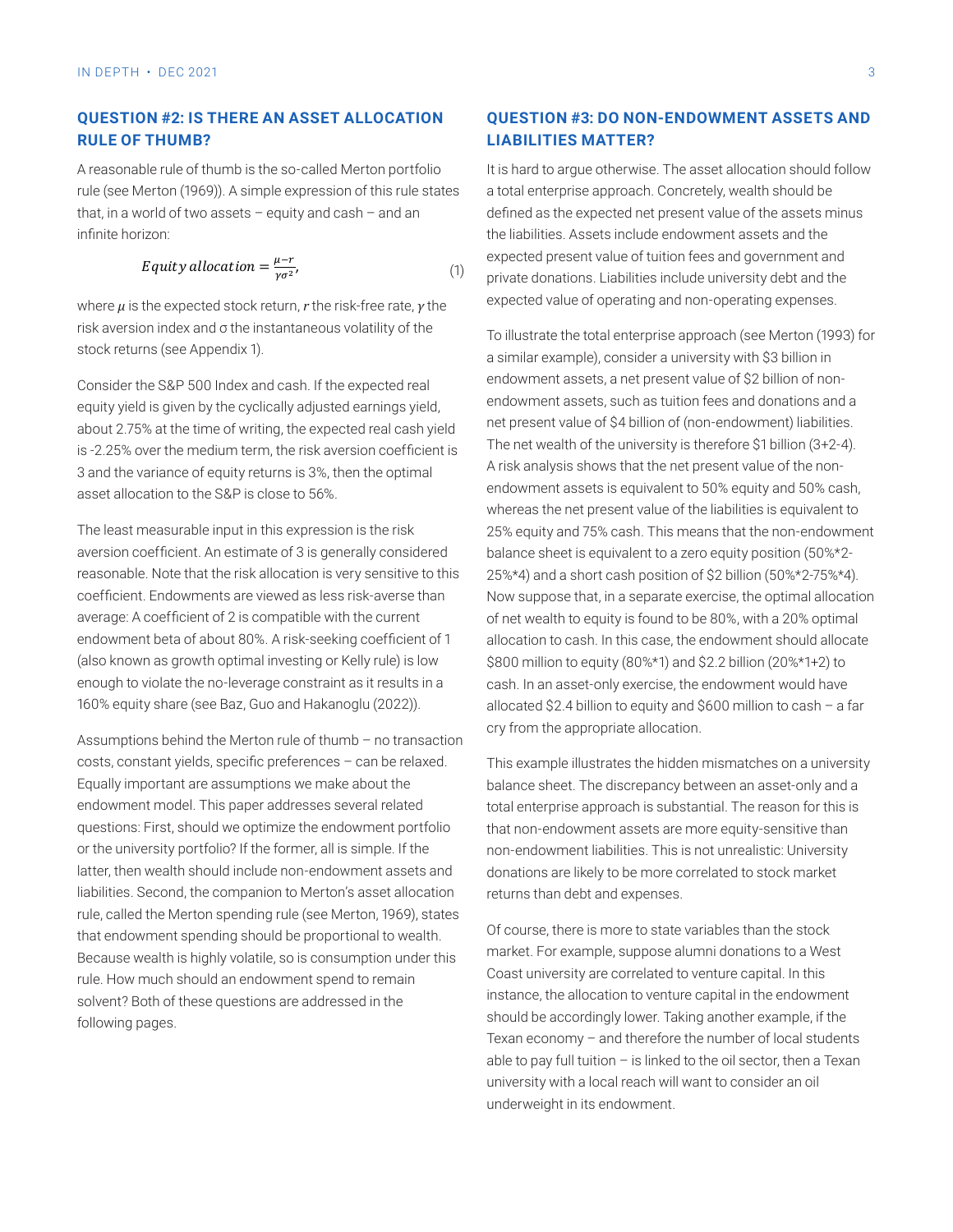In general, the demand for risky assets is the sum of myopic demand and hedging demand. The myopic demand results from a narrow optimization; the hedging demand mitigates the risk of lower consumption from an adverse move in state endoptor the proportion po variables (see Appendix 2). economy extendio v and the number of local students about the number of local students able to the oil tuition v and the oil tuition v and tuition v and tuition v and tuition v and tuition v and

#### **QUESTION #4: SHOULD ENDOWMENTS SPEND THEIR EXPECTED RETURNS?** In general, the demand for risky assets is the sum of myopic demand and hedging demand. The myopic economy – and therefore the number of local students able to pay full tuition – is linked to the oil

In John Campbell's words, "an endowment is a promise of The stra moonn campsono morde, an endorment is a premise of<br>vigorous immortality." (See Campbell, 2012.) A related question is: What is a spending rule that ensures immortality? A popular market portfolion rule of thumb recommends that endowments consume their trivia expected rate of return. We disagree. One of the curious in the properties of lognormal random walks is that a stock is very will therefore get properties of lognomial random waller is that a stock is very what is a related proved that the active probability of an endowment return being higher than its imanagers will expected return is:<br>
In John Campbell's words, "an endowment is a probability." (See Campbell, 2012). The probability of vigorous **IRETY to trade below its expected value. It can be proved that the light rees are g**  $\mathcal{L}$  related to the spending rule that is a spending rule that ensures in  $\mathcal{L}$  popular of thumbbe  $\mathcal{L}$ 

$$
p = \Phi\left(\frac{-\sigma\sqrt{T}}{2}\right),\tag{2} \qquad \text{underperform}
$$

where  $\Phi$  is the cumulative normal operator,  $\sigma$  is the volatility of mutual funds have the endowment returns and  $T$  is the horizon (see Appendix 3). <sup>2</sup> ), (2)

As can be seen from the above equation, the probability of the spending rate being higher than the As can be seen from the above equation, the probability of the why should that be retained to be a probability of the why should that be  $\mu$ Why should that the spending rate being higher than the expected return goes to by focusing on two By focusing on two that is zero as the horizon goes to infinity. As Appendix 3 shows, for sperioning to be sustainable, meaning the endowment can<br>sustain vigorous immortality, it must be lower than the the spendix abord expected return minus half the variance of returns: expected return minus half the variance of returns: may nave negled<br>
As can be sustainable, meaning the endowment can speriui sustain vigorous immortality, it must be lower than the endowment can active bond

$$
s \le \mu - \frac{\sigma^2}{2}.\tag{3}
$$

If the expected arithmetic return  $\mu$  of an endowment is 5% and risk-return tradeits return volatility  $\sigma$  is 15%, then the spending rate should be low bonds to influ  $\frac{1}{2}$ endow $\frac{1}{2}$  rate of  $\frac{1}{2}$  rate of return and fosternalities. In addition positive external in additional rate of return and fosternalities. In additional rate of  $\frac{1}{2}$ to which, a stronger focus on, say, science research may in turn trigger more alumni donations. lower than 3.875%.

Endowment spending is an intricate topic. One may wonder, for investors such as example, why endowments spend their resources on external  $\frac{1}{2}$ assets (stocks, bonds and alternative assets) rather than on endowment's mission – to increase the social rate of return and funds? To name a internal projects, such as science research. Spending on internal projects, it is sometimes claimed, is more in line with an lawhat are the typi **Question #5: Active or passive?** alumni donations. foster positive externalities. In addition to which, a stronger focus on, say, science research may in turn trigger more

 $\mathsf{m}$ sector, then a local reach with a local reach will want to consider an oil underweight in its in its in its in its in its in its in its in its in its in its in its in its in its in its in its in its in its in its Another interesting question is how to allocate endowment assets to ensure a minimum subsistence spending rate. For example, Dybvig (2000) uses a strategy similar to constant proportion portfolio insurance to protect spending. This portfolio value ends up being positively correlated with market momentum.

#### **QUESTION #5: ACTIVE OR PASSIVE?**

The straw man for the active debate stems from a simple argument by Bill Sharpe: If passive is defined as holding the market portfolio, and active is everything not passive, then it trivially follows that active managers as a whole, like passive managers, hold the market portfolio at any time. Both groups will therefore generate the same returns before fees. Because active fees are generally higher than passive fees, passive managers will outperform active managers, on average.

 $p = \phi\left(\frac{-\sigma\sqrt{T}}{n}\right)$  (2) underperformed their passive counterparts over the last 10 And indeed, active equity mutual funds have by and large years. But, perhaps surprisingly, it turns out that active bond mutual funds have largely outperformed their passive bond counterparts, as shown in Figure 3.

 $\frac{3}{2}$  and  $\frac{1}{2}$  intricate to  $\frac{1}{2}$  mutual funds, these central banks do not optimize a financial lower than 3.875%. This constraint, which is costly like all and the may be exchange or equity prices. This constraint, which is costly like all and the interval of the interval of the interval of the interval of the inter resources on external assets (stocks, bonds and alternative assets) rather than on internal projects, such *constraints, can be viewed as an alpha transfer from constrained*  Why should that be? And is there a flaw in Sharpe's argument? By focusing on two populations (active and passive) Sharpe may have neglected important differences within the active population. For example, there is more to active bond managers than active bond mutual funds: There are plenty of active *constrained* bond buyers. A case in point is central banks that own large proportions of their bond markets. Unlike active risk-return trade-off: They are highly constrained in that they buy bonds to influence GDP growth or the yield curve or foreign *investors such as central banks to unconstrained investors such as mutual funds*. Note that constrained buyers are far more prevalent in bond markets than in equity markets.

> What are the typical alpha strategies followed by bond mutual funds? To name a few, duration, yield curve, volatility and credit tilts; styles, such as carry, value and momentum; off-index investing in high yield, emerging markets and currencies; and cash-derivatives trades such as cash-CDS basis or Treasury basis. (For a detailed discussion, see Baz, Mattu, Moore and Guo (2017.))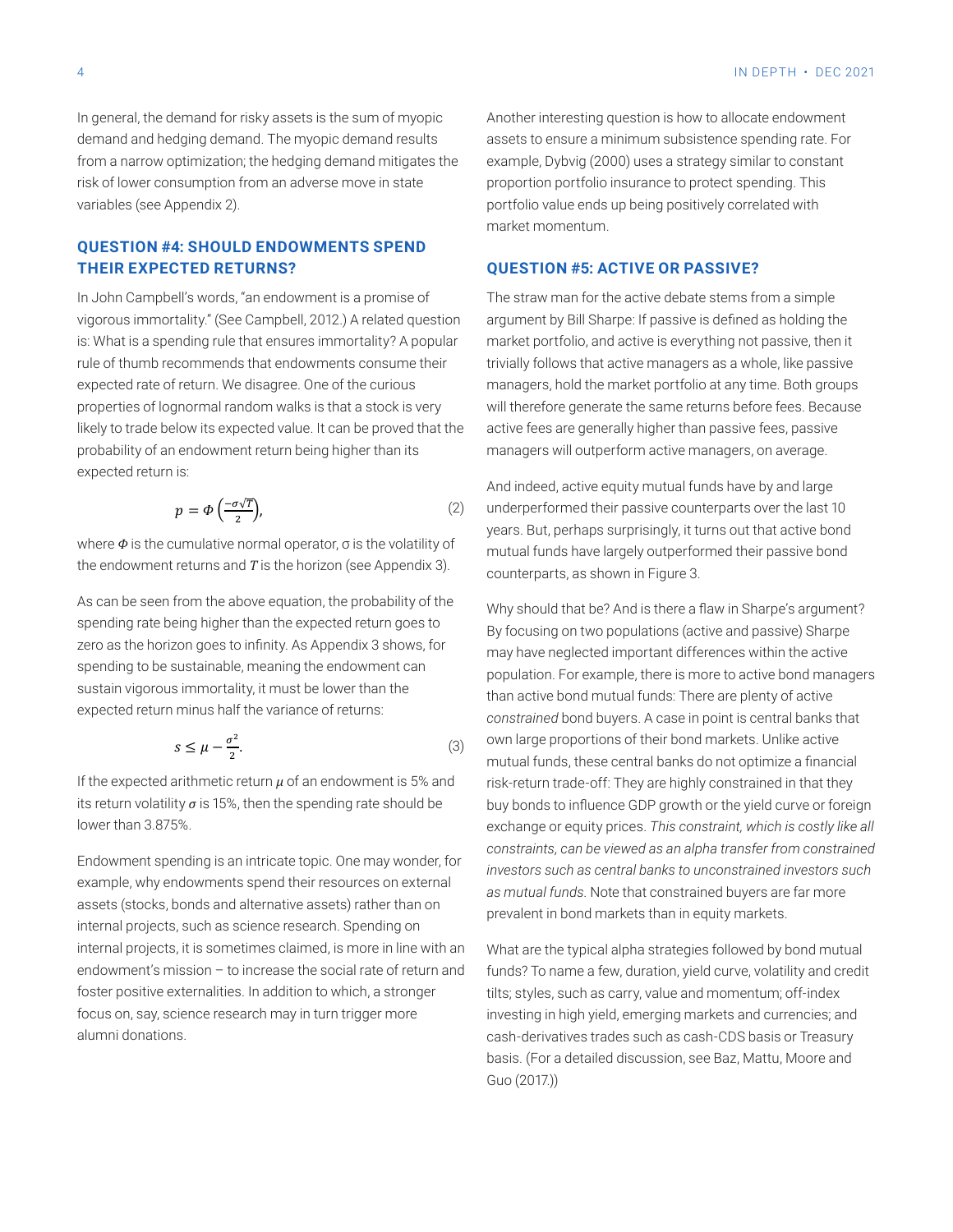

#### Figure 3: Percentage of U.S. active mutual funds and ETFs that outperformed their median passive peers after fees (December 2020)

Source: Morningstar data and PIMCO as of December 2020

Charts are provided for illustrative purposes and are not indicative of the past or future performance of any PIMCO product.

How does this analysis affect the choice between active and passive managers in endowment public portfolios? To the extent these performance statistics are significant, it may be reasonable to combine active bond management and passive equity management in a portfolio. Better still, some equity investors may consider buying equity futures and investing the unencumbered cash in active bond funds to reap the benefits of both the equity risk premium and the alpha from active bond management.

#### **QUESTION #6: WHAT IS THE OPTIMAL SHARE OF ILLIQUID ASSETS?**

Investors with long horizons are naturally inclined to buy illiquid assets. And so it is with endowments. On paper, endowments have little sensitivity to short-term market gyrations and provide liquidity to the market in exchange for a liquidity premium. Of course, in times of distress, this model can be severely tested. In 2008, university endowments were hit simultaneously by market losses, lower donations, tuition fee pressures and capital calls. This in turn enticed endowments – perhaps against their best interests – into selling their private assets at deep discounts in thin secondary markets and incurring further losses in the process.

Therefore, the allocation to illiquid assets should largely depend on expected liquidity needs. This is the spirit of the portfolio model we discuss below.

We answer the asset allocation question in two steps: First, what is the expected return of illiquid assets – we focus here on private equity and private debt – and how is this expected return broken down into beta and alpha components? Second, what are the optimal illiquid holdings, given our return assumptions?

Looking at the Preqin dataset, the historical performance is 11.5% for private equity since June 1995, and 7% for private debt since December of 2007. To calculate a historical alpha, we need to assume appropriate benchmarks. We choose a custom value small cap leveraged benchmark for private equity and the Bloomberg Duration-Hedged US Corporate High Yield Index for private debt. As shown in Figures 4 and 5, private debt generated consistently positive alpha across vintages, albeit based on a limited sample, while private equity alpha appears to be more volatile. Because numbers related to vintages that have not paid off are less reliable, we calculate the average alpha for vintages with a low residual value to paid-in capital (less than 0.4). We find a high and statistically significant alpha of 3.1% for private debt and a lower and statistically insignificant alpha of 0.9% for private equity. Why such a difference in alpha? We can only conjecture that more crowding in private equity, more opportunities from bank regulation and a tame volatility environment favored private debt relative to private equity.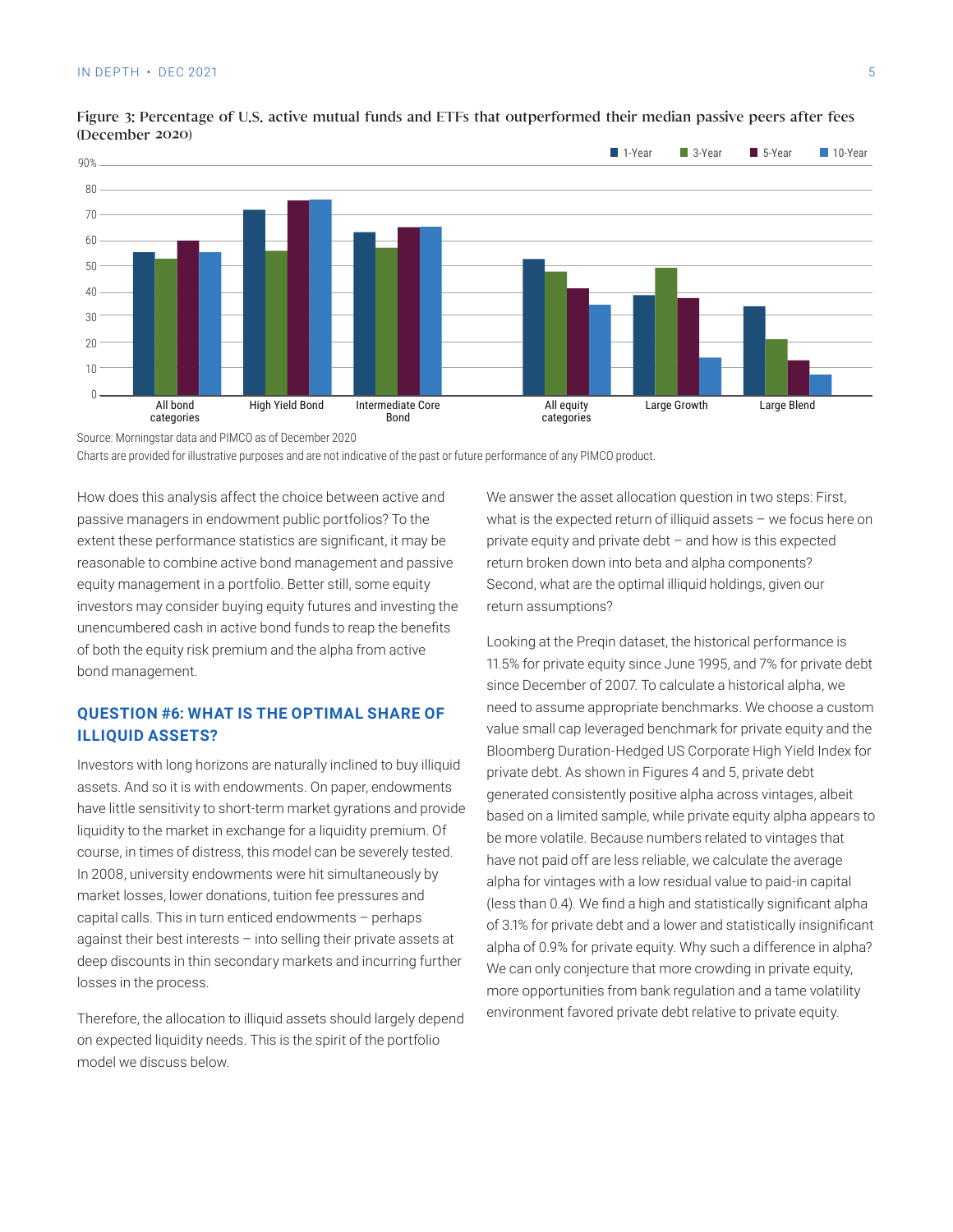

#### Figure 4: Private equity and private debt alpha

Source: Preqin as of December 2020

Charts are provided for illustrative purposes and are not indicative of the past or future performance of any PIMCO product.

#### Figure 5: Private equity and private debt average alpha for  $RVPI < 0.4$

| For RVPI $< 0.4$ | <b>Private equity</b> | <b>Private debt</b> |
|------------------|-----------------------|---------------------|
| Average alpha*   | 0.9%                  | 31%                 |
| STD of alpha*    | 3.6%                  | 1.8%                |

Source: Preqin and PIMCO as of December 2020

We now turn to expected returns and asset allocation. We assume an investor with an 80-20 allocation to equity and bonds in its public portfolio (not unlike an endowment). The question is: What is the investor's optimal allocation to illiquid assets? Based on our expected returns in Figure 6, we calculate optimal illiquid holdings based on investors' required liquidity over a 5-year horizon. For example, if an investor needs 50% of assets under management to be liquid with probability higher than 90% over the next five years, then the optimal private equity and private debt allocations should be 16.5% and 14.3%, respectively. The illiquid allocation is then close to 30%. If the liquidity needs are 70% of assets under management, then, all else being equal, private equity and private debt allocations drop substantially to 1.5% and 1.6% respectively, or about 3% of total in illiquid assets.

#### Figure 6: Expected returns and liquid/illiquid asset allocation for an 80-20 Investor

|                | <b>Expected return</b> |
|----------------|------------------------|
| S&P 500        | 5.4%                   |
| U.S. Agg       | 1.2%                   |
| Private equity | 8.1%                   |
| Private debt   | 6.0%                   |

|       | <b>Probability of success</b> |       |  |
|-------|-------------------------------|-------|--|
| 95%   | 90%                           | 85%   |  |
|       |                               |       |  |
|       | 1.5%                          | 4.0%  |  |
| 4.5%  | 8.8%                          | 11.5% |  |
| 13.3% | 16.5%                         | 17.5% |  |
| 18.3% | 18.8%                         | 18.8% |  |
|       |                               |       |  |

| <b>Private debt</b>       | <b>Probability of success</b> |       |       |
|---------------------------|-------------------------------|-------|-------|
| <b>Required liquidity</b> | 95%                           | 90%   | 85%   |
| 80%                       |                               |       |       |
| 70%                       |                               | 1.6%  | 4.5%  |
| 60%                       | 4.6%                          | 8.2%  | 10.0% |
| 50%                       | 11.3%                         | 14.3% | 17.0% |
| 40%                       | 21.4%                         | 259%  | 28.9% |

Source: PIMCO as of 30 June 2021

**For illustrative purposes only.**

Expected return is an estimate of what investments may earn on average over the long term and is not a prediction or a projection of future results. Actual returns may be higher or lower than those shown and may vary substantially over shorter time periods. There is no guarantee that these returns can be realized.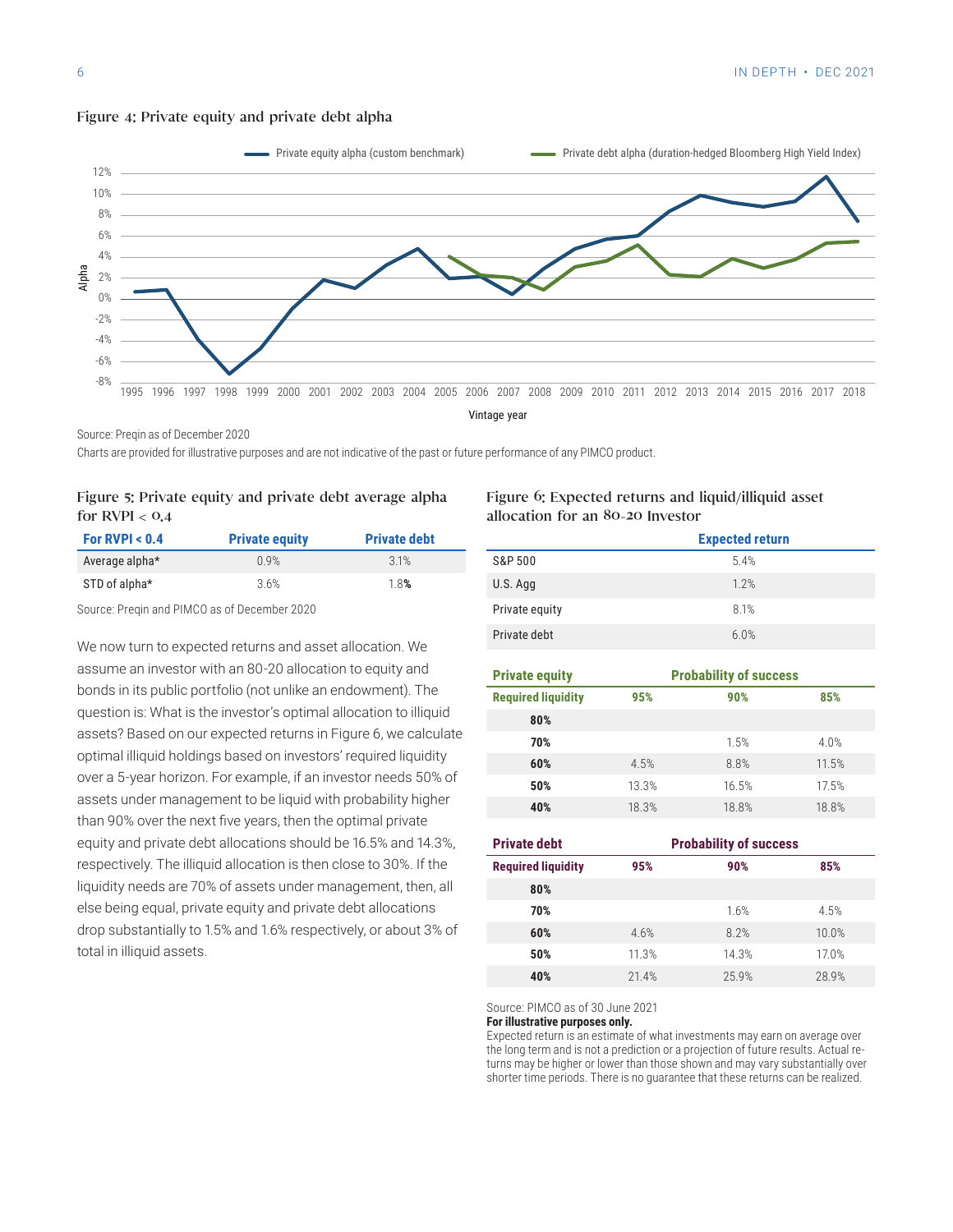

Source: PIMCO as 30 June 2021. **Hypothetical example for illustrative purposes only.** There can be no assurance that the investment approach outlined above will produce the desired results or achieve any particular level of returns. No representation is being made that any account, product, or strategy will or is likely to achieve profits, losses, or results similar to those shown. Hypothetical or simulated performance results have several inherent limitations. Unlike an actual performance record, simulated results do not represent actual performance and are generally prepared with the benefit of hindsight. There are frequently sharp differences between simulated performance results and the actual results subsequently achieved by any particular account, product or strategy. In addition, since transactions have not actually been executed, simulated results cannot account for the impact of certain market or financial risks such as lack of liquidity or the ability to withstand losses. There are numerous other factors related to the markets in general or the implementation of any specific investment strategy, which cannot be fully accounted for in the preparation of simulated results and all of which can adversely affect actual results.

The implications of this asset allocation model are clear: Some university endowments are so large (e.g., Harvard, Yale, Princeton) that they can absorb large shocks without much impact on their operational expenditure. The required liquidity as a proportion of their assets under management is small. They can thus afford a large allocation to illiquid assets.

Here again, not all happens according to plan. As is well-known, endowment investment committees are often comprised of wealthy trustees with strong views. Given the attractive performance of venture capital over the past 20 years and the preponderance of West Coast graduates on West Coast endowment investment committees, one would expect significant outperformance in West Coast university endowments. Yet, data – albeit limited – do not confirm this.

In a conversation on illiquid assets, we would be remiss if we omitted the impact of smoothing private returns. One is always tempted to think that marking-to-market is a sacrosanct dogma of financial life. Yet, there is something to be said for smoothing. In a world of long-term mean reversion of returns, long horizon investors such as endowments experience muchreduced accounting drawdowns. For example, assuming a 12% expected return, the expected maximum drawdown over three years goes from 40% under an unsmoothed 24% volatility, to 12% under a smoothed volatility of 10%. If drawdowns provide the trigger for forced selling, as is often the case, then smoothing becomes a way of fighting our behavioral demons and avoiding the proverbial selling at a low (see Baz, Davis and Hahn (2022)).

#### **QUESTION #7: WHY THIS PAPER NOW?**

And who needs to read it when the year-to-date performance of major endowments has been stellar?

#### Figure 7: YTD Performance - Selected University Endowments

| <b>Endowment</b>                      | <b>Date</b> | <b>Current fiscal</b><br>year return (%) |
|---------------------------------------|-------------|------------------------------------------|
| University of Chicago                 | 11/09/21    | 37.6                                     |
| <b>Harvard University</b>             | 10/14/21    | 33.6                                     |
| Massachusetts Institute of Technology | 10/14/21    | 55.5                                     |
| University of Pennsylvania            | 09/28/21    | 41.1                                     |
| <b>Princeton University</b>           | 10/29/21    | 46.9                                     |
| Stanford Management Co.               | 10/26/21    | 40.1                                     |
| <b>Yale University</b>                | 10/15/21    | 40.2                                     |
| Source: Pensions and Investments      |             |                                          |

The table above is eloquent. Yet, things are never as good or as bad as they seem. Indeed, stellar past performance decreases expected rates of return just like poor performance increases them. In markets where valuation ratios of most risky assets are living in the right tails and expected returns in the left tails, it pays off to re-examine basic assumptions.

On all points raised above, we welcome an open conversation.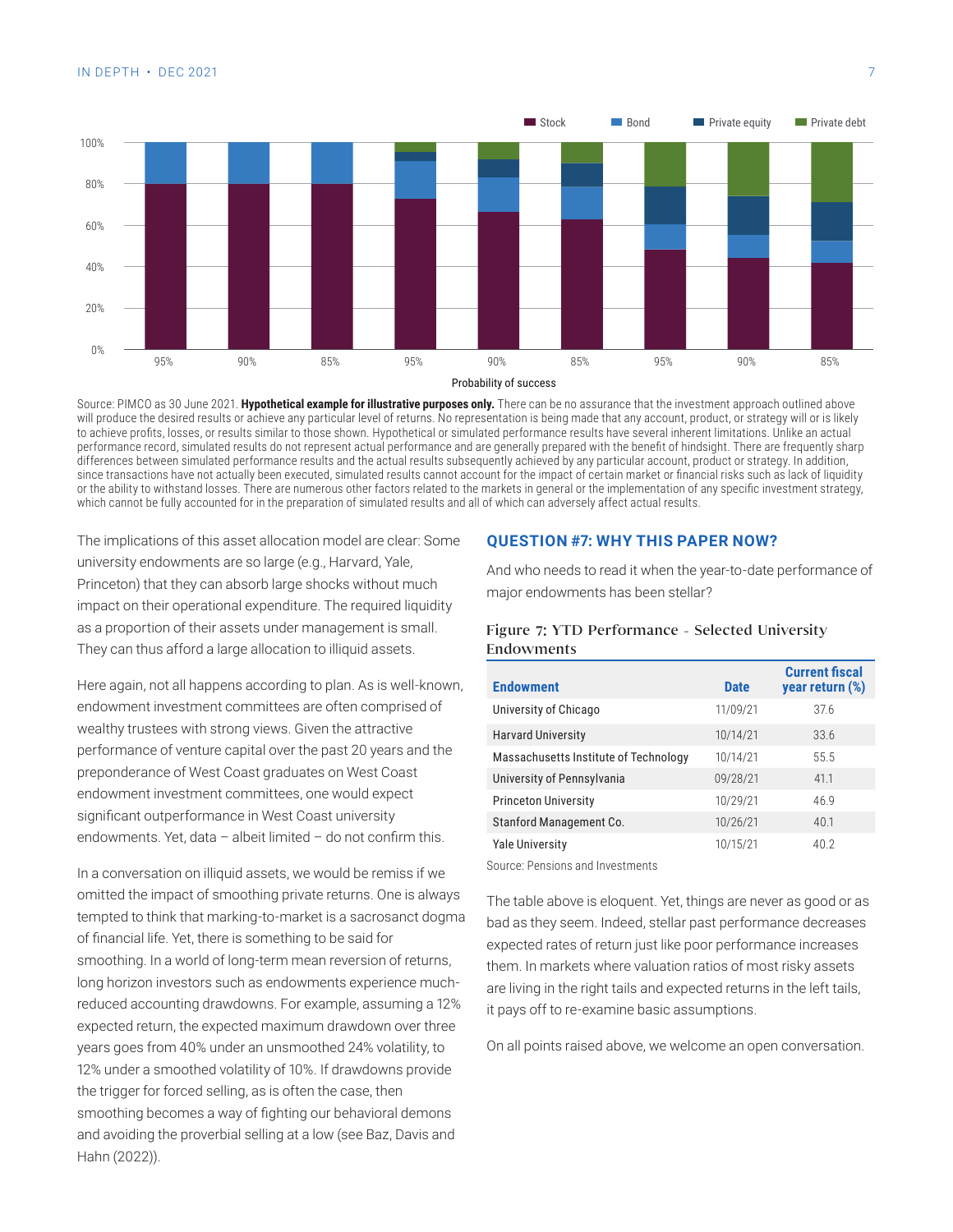#### **ACKNOWLEDGEMENTS**

*We thank Josh Davis, Helen Guo, Lloyd Han, Jonathan Harari, Sean Klein, Caleb Pitters and German Ramirez for their input.* 

#### **REFERENCES**

Baz, Jamil, Helen Guo and Erol Hakanoglu, "Portfolio Selection and Asset Pricing." McGraw Hill, 2022, forthcoming.

Baz, Jamil, Josh Davis and Lloyd Han, "The Value of Smoothing." *Quantitative Research*, PIMCO, 2022, forthcoming.

Baz, Jamil, Ravi Mattu and Helen Guo, "Bonds Are Different: Active Versus Passive Management in 12 Points. *Quantitative Research*, PIMCO, 2017.

Campbell, John. "Investing and Spending: The Twin Challenges of University Endowment Management," Forum Futures, 2012.

Dahiya, Sandeep and David Yermack, "Investment Returns and Distribution Policies of Non-profit Endowment Funds," NBER working paper 25323 (2021).

Dybvig, Philip, "Using Asset Allocation to Protect Spending," *Financial Analysts Journal* (2000) 55(1).

Merton, Robert, "Lifetime Portfolio Selection Under Uncertainty: the Continuous-Time Case," *Review of Economics and Statistics*. (1969) 51:247–57.

Merton, Robert, "An Intertemporal Capital Asset Pricing Model," *Econometrica* (1973) 4:867–87.

Merton, Robert, "Optimal Investment Strategies for University Endowment Funds [pdf]." In "Studies of Supply and Demand in Higher Education," edited by C. Clotfelter and M. Rothschild. Chicago: University of Chicago Press, 1993.

Sharpe, William, "The Arithmetic of Active Management," *Financial Analysts Journal* Vol. 47, No. 1, January/February 1991.

Tobin, James, "What Is Permanent Endowment Income?" *The American Economic Review* 64, no. 2 (1974): 427–32. http://www.jstor.org/stable/1816077.

White, John and Victor Haghani, "Spending Like You'll Live Forever," SSRN 2021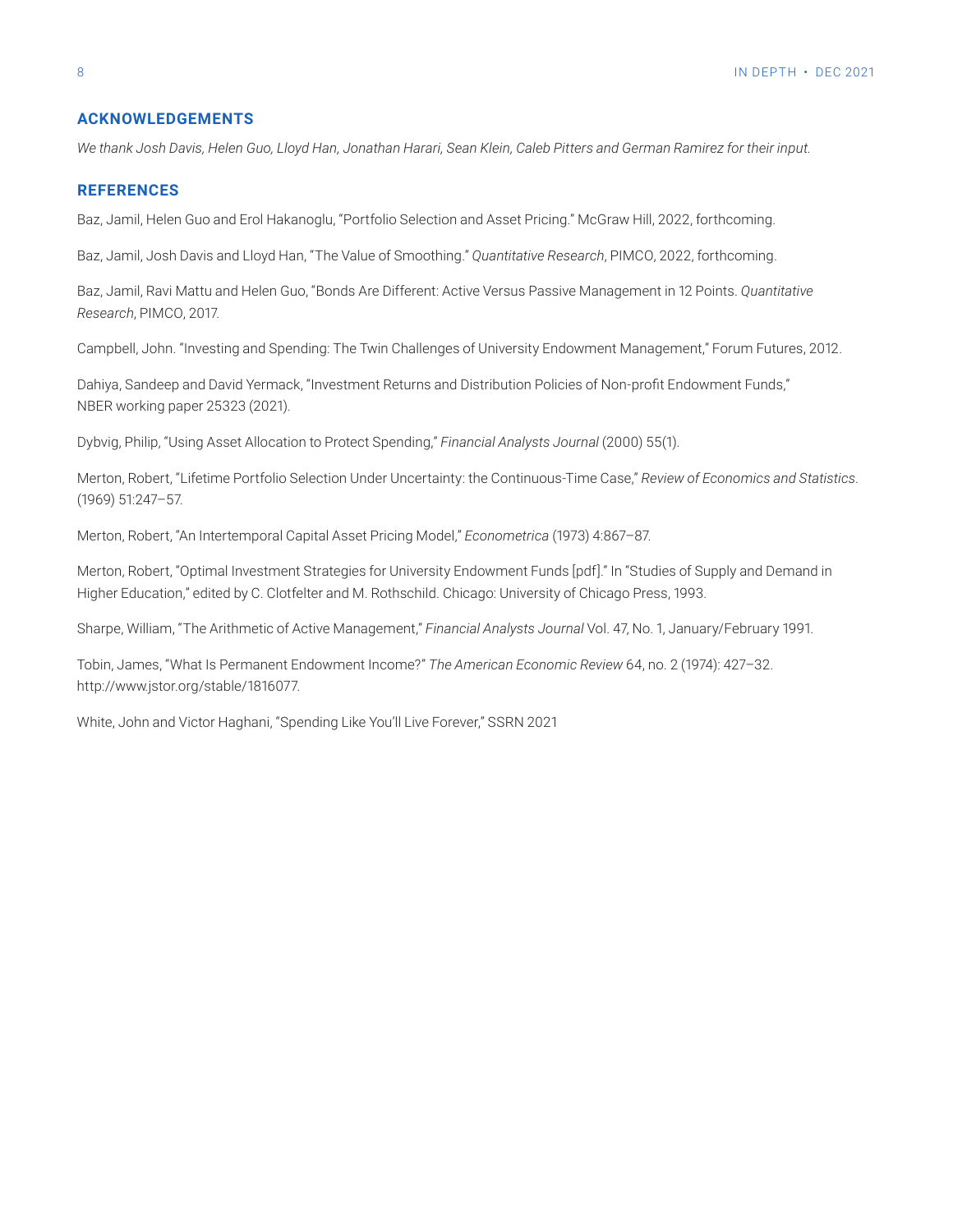#### **APPENDIX 1: MERTON'S ASSET ALLOCATION AND SPENDING RULES Appendix 1: Merton's asset allocation and spending rules**

Consider the consumption problem:

$$
V = maxE \int_{t}^{\infty} e^{-\beta t} \frac{c^{1-\gamma}}{1-\gamma} dt
$$
 (A.1)

subject to:

$$
dW = [(r + \alpha(\mu - r)W - C]dt + \alpha W \sigma dB, \qquad (A.2)
$$

the internation of the − *lws*<br>expected return on the risky asset, *σ* is the instantaneous by the − lws where  $U$  is the value function  $R$  is the time preference state varial  $t_{\text{min}}$  as a risky asset randomly  $\mu$  is the ring preference 11 volatility of the risky asset return, *t* is time and *B* is a where *V* is the value function,  $\beta$  is the time preference sto  $\frac{1}{2}$  is the total wealth,  $\frac{1}{2}$  is the risk-free rate,  $\frac{1}{2}$  is the risk-free rate,  $\frac{1}{2}$ parameter, *C* is consumption, *γ* is the risk-aversion index, *W* is <sub>The</sub> the total wealth, *r* is the risk-free rate, *μ* is the instantaneous Wiener process. hendels hendels as explained below.  $\mathcal{L}$ 

By the Bellman principle, we have: By the Bellman principle, we have: By the Bellman principle, we have:

$$
\beta V = \max_{\alpha, c} \{ \frac{c^{1-\gamma}}{1-\gamma} + V_W [(r + \alpha(\mu - r)W - C] \} + \frac{V_{WW}}{2} \alpha^2 W^2 \sigma^2. \tag{A.3}
$$

Taking first-order conditions, guessing  $V = KW^{1-\gamma}$  and higher consumption and raking first-order conditions, guessing  $v = \kappa w^{1-\gamma}$  and it is conditions. asset allocation:  $\frac{1}{1-\frac{1}{Nw}}$  = 1−  $\frac{1}{1-\frac{1}{Nw}}$  = 1− and replacing in the above equation, we get the above equation, we get the above equation, we get the above experiment of  $\frac{1}{Nw}$  = 1−  $\frac{1}{Nw}$  = 1−1  $\frac{$ optimal asset allocation:<br>Taking first-order conditions, guessing in the above equations, we get the above equation, we get the above equation, we get the above equation, we get the above extra the above equation, we get  $\frac{2}{3}$ <br> $\frac{2}{3}$ 

$$
\alpha^* = \frac{\mu - r}{\gamma \sigma^2}.\tag{A.4}
$$

As well as the optimal spending rule:

$$
C^* = \frac{1-\gamma}{\gamma} \left[ \frac{\beta}{1-\gamma} - r - \frac{1}{2\gamma} \left( \frac{\mu - r}{\sigma} \right)^2 \right] W.
$$
 APPENDIX 3: SPENDING RATE AND  
EXPECTED RETURN

Example: With  $u=40k$   $x=10k$   $0-20k$   $x=2$  and  $x=150k$  we have an If an andeument as Example: With  $\mu$ =4%, r=1%,  $\beta$ =2%, y=3 and  $\sigma$ =15%, we have an If an endowr allocation to the risky asset of  $\alpha^{*}{=}44\%$  and consumes 1.8% of  $\qquad$  the  $\frac{1}{400}$  =  $\frac{1}{90}$  =  $\frac{1}{90}$  =  $\frac{1}{90}$  per year. Note that the expected in standard instantaneous return on  $\frac{1}{400}$ allocation to the risky asset of *α*\*=44% and consumes 1.8% of  $\qquad$  the wealth per year. Note that the expected instantaneous return on the portfolio is  $(44\% * 4\%) + (56\% * 1\%) = 2.32\%$ , which is higher than the spending rate.

### **APPENDIX 2: ENDOWMENT HEDGING DEMAND Appendix 2: Endowment hedging demand**

In a model with n risky assets and a state variable S, it can be shown that asset demand (see Merton, 1973) is: In a model with n risky assets and a state variable S, it can be shown that asset demand (see Merton, Σ−1( − ) term is called the myopic demand, while the −

(A.1) 
$$
w^*W = -\frac{Jw}{Jww} \Sigma^{-1}(\mu - r) - \frac{Jws}{Jww} \Sigma^{-1} \sigma_{S} \qquad (A.6)
$$

where  $w^*$  is the vector of asset demands,  $J$  is the value function,  $\mu$  is the vector of asset expected instantaneous returns, Σ is the covariance matrix for asset returns and  $\sigma_{\scriptscriptstyle S}$  is the volatility of the state variable *S*.

> The  $-\frac{I_W}{J_{WW}}\Sigma^{-1}(\mu-r)$  term is called the myopic demand, while the  $-\frac{Jw_s}{Jw_w} \Sigma^{-1} \sigma_s$  term represents hedging demand as explained below.

 $d_{\text{w}}$  of the state variable  $c_{\text{c}}$  $\frac{1}{2}$  is diagonal. Then it can be chosen that  $\frac{1}{2}$  with  $\frac{1}{2}$  curve the partial derivatives of consumption with principle, we have:<br>respect to the state variable and wealth, respectively. Assume Σ is diagonal. Then it can be shown that  $-\frac{Jws}{Jww} = -\frac{Cs}{c_w}$ .  $\mathcal{P}_{\mathcal{A}}$  and  $\mathcal{A}_{\mathcal{A}}$  are the partial definition  $-\frac{1}{2}$ 

 $\left[(\mu-r)W-c\right]\}+\frac{V_{WW}}{2}\alpha^2W^2\sigma^2$ . (A.3) If  $C_s>0$ , then a positive change in the state variable would cause  $\alpha$  is positively an asset if it is positively if it is positively if it is positively if it is positively if  $\alpha$  is positively an asset if it is positively an asset if it is positively an asset if it is positively an a higher consumption and **If in the state variable would cause in the state variable would cause higher consumption** 

> $-\frac{f_{ws}}{f_{ww}}=-\frac{\mathcal{L}_{\mathcal{S}}}{\mathcal{L}_{\mathcal{W}}}<0$ . Think of the state variable as the oil price or real estate. Then, because consumption increases with the state variable, the investor will buy less of an asset if it is positively correlated with that state variable.

ave an find an endowment consumes its expected instantaneous return,<br>... then the probability of sustainability at horizon *T* is:

$$
p = Prob\bigg(We^{\left[\mu - s - \frac{\sigma^2}{2}\right]T + \sigma \varepsilon \sqrt{T}} > W\bigg),\tag{A.7}
$$

where *W* is the initial wealth,  $\mu$  is the instantaneous real rate of return, *s* is the instantaneous real spending rate, *σ* is the volatility of endowment real returns and *ε* is a standard normal variable.

If an endowment consumer its expected instantaneous return, the probability of sustainability of sustainability at  $\mathbf{r}$ when  $s-\mu$ , **When** *s=μ*, then taking logarithms, we find that:

$$
p = \Phi\left(\frac{-\sigma\sqrt{T}}{2}\right),\tag{A.8}
$$

**Appendix 2: Endowment hedging demand** as stated in the text. For long time horizons, the probability of exceeding the initial endowment goes to zero. where  $\mathbf{v}$  is the instantaneous real rate of  $\mathbf{v}$ exceeding the initial endowment goes to zero. y ule

When 
$$
s = \mu - \frac{\sigma^2}{2}
$$
, then  $p = \Phi(0) = \frac{1}{2}$ . (A.9)